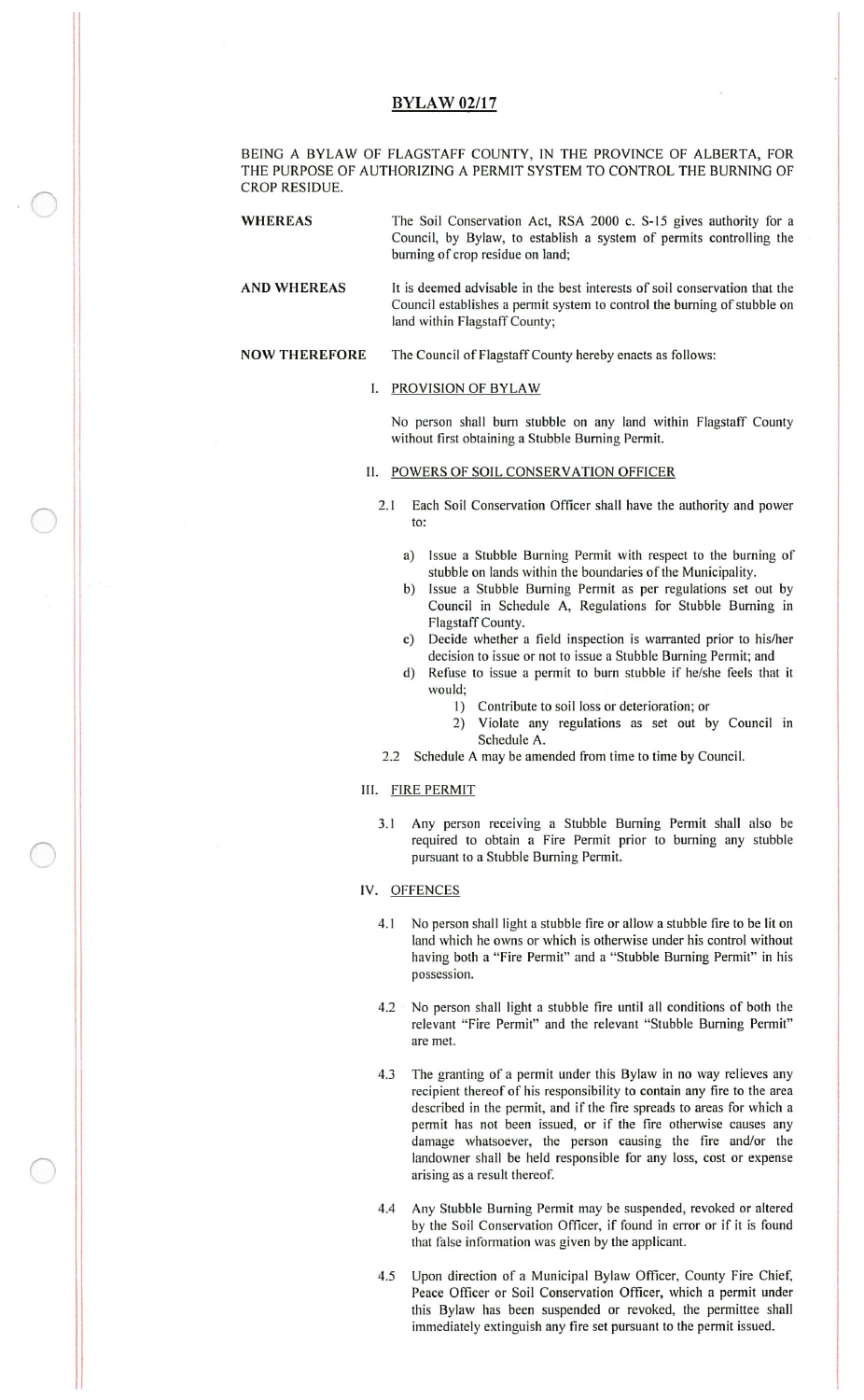## V. PENALTIES

- 5.1 Any person who contravenes a provision of this Bylaw or a condition of <sup>a</sup> permit is guilty of an offence and is liable to <sup>a</sup> fine of not more than Five Thousand Dollars (\$5,000);
- 5.2 All penalties under this Bylaw shall be enforced by the Municipal Bylaw Officer/Peace Officer;
- 5.3 Where a Municipal Bylaw Officer/Peace Officer appointed by the Municipality has reasonable grounds to believe that a person has committed a breach of any of the provisions of this Bylaw, he/she may issue and serve upon such person a violation ticket pursuant to the provisions of the Provincial Offenses Procedures Act CP-21 S, as amended from time to time;

5.4 Service of such violation ticket shall be sufficient if it is:

a) Personally served, or<br>b) Left for him/her at hi Left for him/her at his/her last or most usual places of abode or with a person who is apparently at least 16 years old.

O

 $\bigcirc$ 

AND THAT this Bylaw repeals Bylaw 01/06 dated the  $8<sup>th</sup>$  day of March, 2006.

READ a first time this  $\sqrt{2}$  day of  $\sqrt{A\rho\Gamma(1)}$ , A.D. 2017.

**READ** a second time this  $\frac{|\partial}{\partial x}$  day of  $\frac{A}{\partial x}$ ; 1, A.D. 2017.

**READ** a third time and finally passed this  $\frac{1}{2}$  day of  $\overrightarrow{A_2}$ ri 1, A.D. 2017.

Reev

Chief Administrative Offiger